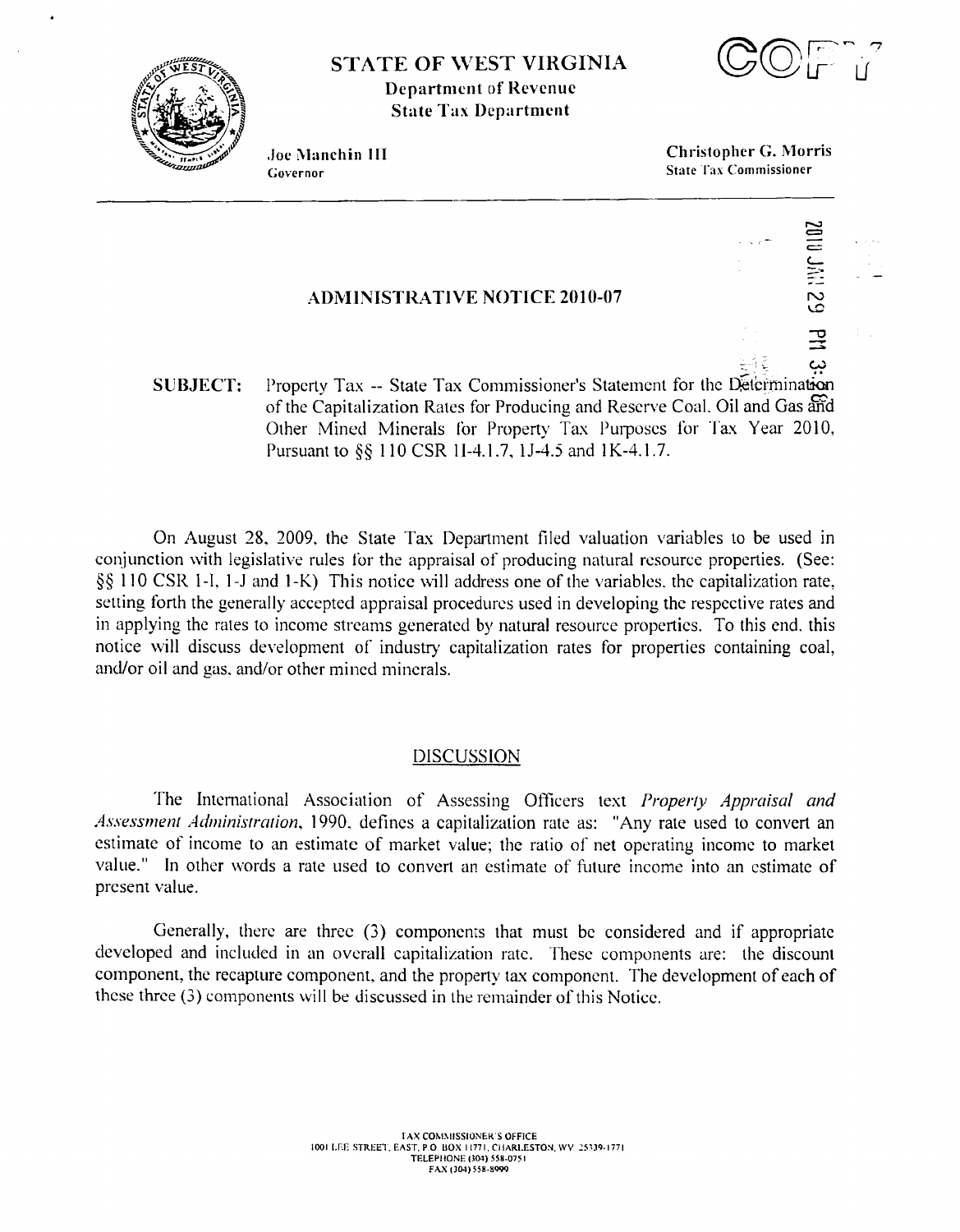.

# DISCOUNT COMPONENT

Of the three (3) generally accepted methods of estimating a discount component, the bandsof-investment method and the summation method have received primary considcration. Consideration was given to use of the comparison method: however. the Tax Department is of the opinion that the bands-of-investment and summation methods are the more appropriate methods to employ for properties containing coal. and/or oil and gas. and/or other mined minerals as there are a limited number of sales of these types of properties and these methods lend themselves more readily to the conversion of the equity rate portion of the discount component to a pre-tax rate.

The first step in the process is to construct a capital structure. The capital structure of an industry depicts typically the sources of capital financing (i.e.: what portion of the total capital financing is raised through debt and through equity financing). The Tax Department developed an average industry capital structure based on mining and oil and gas industries as grouped in the Value Line Investment Survey. The capital structure was segregated into percentages of capital financing generated through debt and through equity tinancing in order to develop a profile for typical leveraging characteristics by type industry. (Equity financing represents capital acquired through sale of stock and earnings retention and debt financing represents capital acquired through issuance of instruments of debt.)

Once the capital structure had been established a return on investment is developed for each financing band. The Tax Department analyzed the financial information of companies grouped by industry in the Value Line Investment Survey in order to develop a return by type industry for common stocks. This "after-tax" return was then adjusted to a "pre-tax" return where applicable and used in developing the equity portion of the discount component.

The debt return for the debt finance band was established. by adding two percent (2%) to the Prime Rate Chargcd by Banks as published in the Economic Indicators Prepared by the Council of Economic Advisors for the Joint Economic Committee. Once a safe rate and a risk rate are developed from the previously mentioned analysis, a management rate (for management of investment portfolios). a nonliquidity rate (time required to sell the investment). and an inflation rate (ratc used to adjust the discount component to a real rate net of inflationary expectations) are estimated.

#### RECAPTURE COMPONENT

The discount component previously discussed provides an investor with a rate of return-oninvestment (interest). The second capitalization rate component, recapture, provides the investor with a return-of-investment principal (i.e.: provides an estimate of return necessary for the investor to recover the principal invested). Once a capitalization ratc has bccn dcvelopcd for coal, oil and gas, and other mined mineral properties. the income series is discounted to present worth through selection of a multiplicr(s) extracted from a standard mid-year life lnwood table. The Inwood table has a factor for recapture built into the table coefficients thus removing the need to separately accommodate for recapture in the capitalization rate.